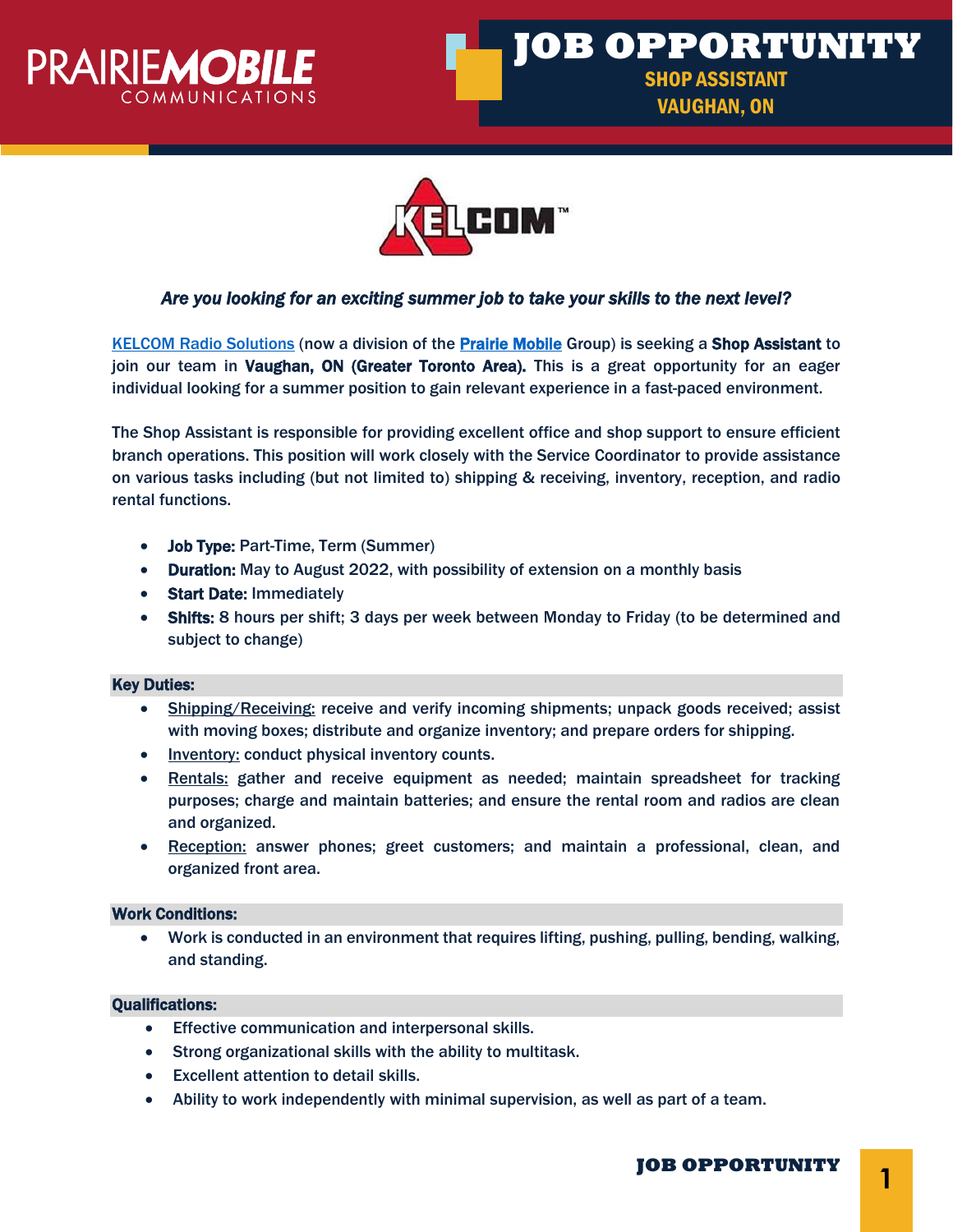

We offer a competitive wage and continuous support in your role. If you are looking to join a dynamic team that is results-oriented, adaptable, and possess a positive can-do attitude, we welcome your application submission.









Find your fit and help us connect people to what's important to them.

To apply, please submit your resume online at [prairiemobile.com/careers](mailto:prairiemobile.com/careers) or send an e-mail to [careers@prairiemobile.com.](mailto:careers@prairiemobile.com) Please include the position and location you are applying for in the subject line.

*Prairie Mobile Communications is an equal opportunity employer. We thank all applicants for their interest. Only those selected for interviews will be contacted.*